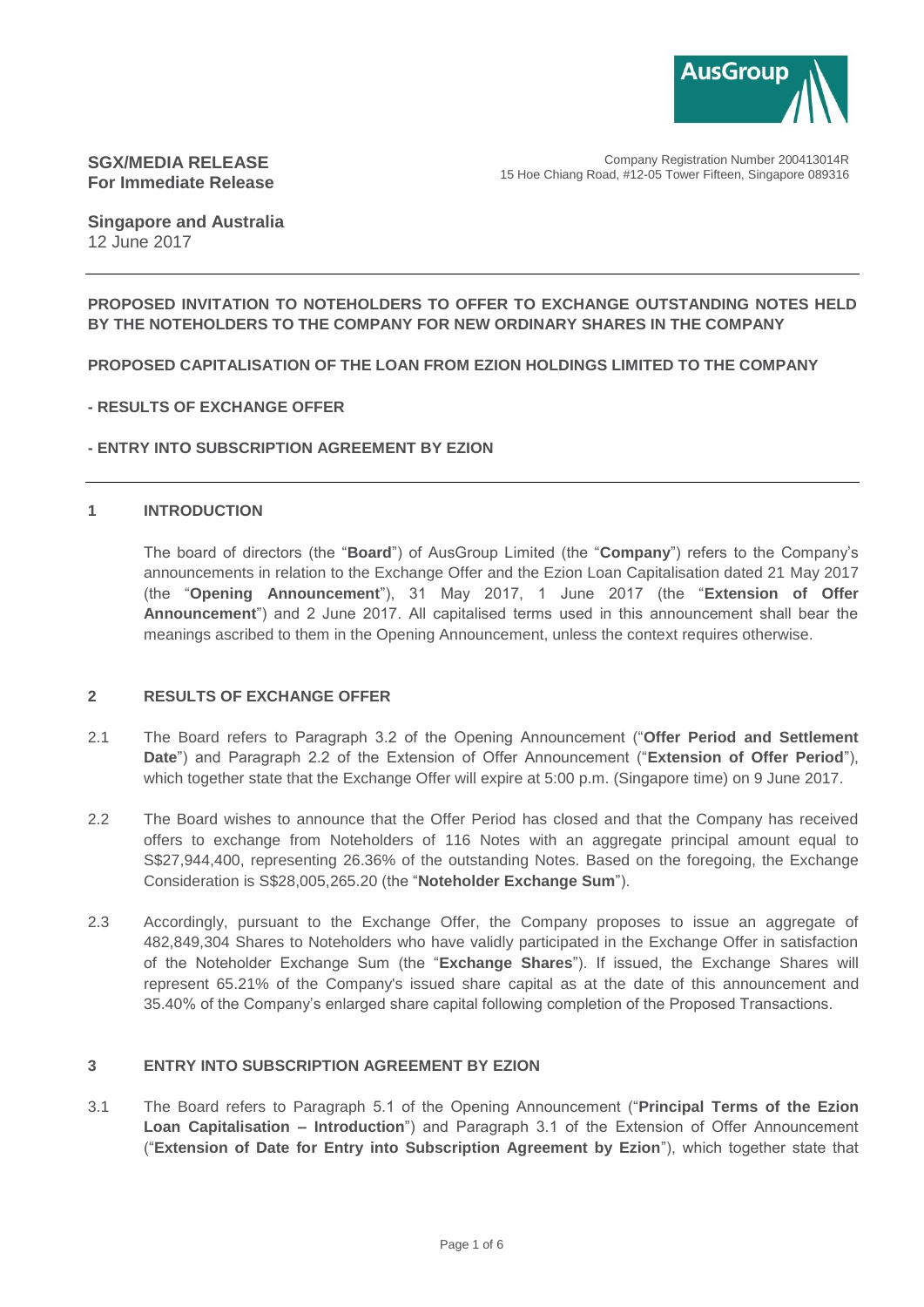

Company Registration Number 200413014R 15 Hoe Chiang Road, #12-05 Tower Fifteen, Singapore 089316

Ezion will notify the Company of the amount of the Shareholder Loan which Ezion will capitalise into new Shares and enter into the Subscription Agreement on or before 10 June 2017.

- 3.2 Ezion is a controlling Shareholder of the Company, holding 132,055,541 Shares representing 17.83% of the Company's issued share capital as at the date of this announcement (the "**Existing Shares**").
- 3.3 The Board wishes to announce that the Company has today entered into the Subscription Agreement with Ezion. Under the Subscription Agreement, the Company proposes to issue 140,766,195 Shares (the "**Capitalisation Shares**") to Ezion pursuant to capitalisation of US\$5,903,000.00 (equivalent to S\$8,164,439.30 based on the exchange rate as at 9 June 2017 of US\$1 : S\$1.3831) (the "Ezion Capitalisation Sum") of the Shareholder Loan. If issued, the Capitalisation Shares will represent 19.01% of the Company's issued share capital as at the date of this announcement and 10.32% of the Company's enlarged share capital following completion of the Proposed Transactions. The Capitalisation Shares will, together with the Existing Shares, represent 20.0% of the Company's enlarged share capital following completion of the Proposed Transactions.
- 3.4 Assuming completion of the Ezion Loan Capitalisation on the expected Settlement Date of 30 June 2017, the amount outstanding under the Shareholder Loan (which includes both principal and interest) will be reduced from US\$30,505,342.07 (equivalent to S\$42,191,938.62 based on the exchange rate as at 9 June 2017 of US\$1 : S\$1.3831) to US\$24,602,342.07 (equivalent to S\$34,027,499.32 based on the exchange rate as at 9 June 2017 of US\$1 : S\$1.3831).

### **4 PRINCIPAL TERMS OF THE SUBSCRIPTION AGREEMENT**

- 4.1 In accordance with the Ezion Undertaking, Ezion has entered into the Subscription Agreement on the terms of the Proposed Transactions and terms that are customary to a standard subscription agreement. For further information on the terms of the Proposed Transactions, please refer to the Opening Announcement.
- 4.2 The Subscription Agreement is also subject to the following conditions (the "**Conditions Precedent**"):
	- (a) the approval in-principle of the SGX-ST for the listing and quotation of the Capitalisation Shares on the Main Board of the SGX-ST having been obtained (and such approval not having been withdrawn or revoked on or prior to completion of the Ezion Loan Capitalisation), and if such approval is granted subject to conditions, such conditions being acceptable to and fulfilled by the Company;
	- (b) the approval by Shareholders having being obtained at an extraordinary general meeting of the Company to be duly convened for the resolution in relation to the Ezion Loan Capitalisation;
	- (c) the issue and subscription of the Capitalisation Shares not being prohibited by any statute, order, rule or regulation promulgated after the date of the Subscription Agreement by any applicable legislative, executive or regulatory body or authority of Singapore; and
	- (d) there having been no occurrence of any event or discovery of any fact rendering any of the warranties given by the Ezion or the Company untrue or incorrect in any material respect as at completion as if they had been given again on completion.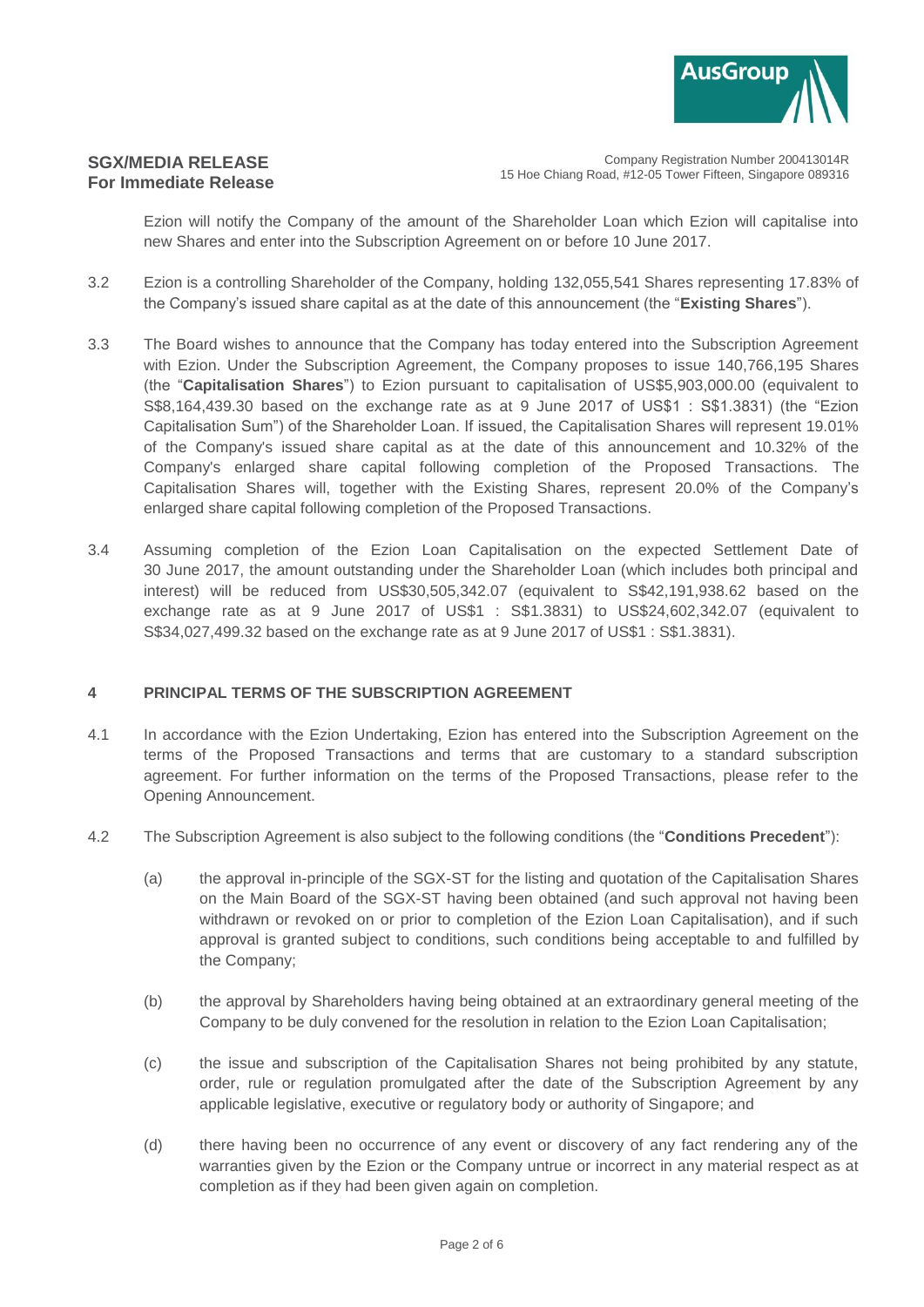

Company Registration Number 200413014R 15 Hoe Chiang Road, #12-05 Tower Fifteen, Singapore 089316

- 4.3 On 1 June 2017, the Company announced that it had received approval-in-principle from the SGX-ST for the listing and quotation of the Capitalisation Shares and the Exchange Shares on the Main Board of the SGX-ST. Accordingly, in the event approval-in-principle from the SGX-ST is not withdrawn or revoked on or prior to completion of the Ezion Loan Capitalisation and the conditions thereof are fulfilled by the Company, Condition Precedent (a) will be satisfied.
- 4.4 Additionally, in the event Resolution 1 and Resolution 2 are passed at the Meeting, Condition Precedent (b) will be satisfied.

## **5 THE EZION LOAN CAPITALISATION AS AN INTERESTED PERSON TRANSACTION**

- 5.1 The Board refers to Paragraph 6 of the Opening Announcement ("**The Ezion Loan Capitalisation as an Interested Person Transaction**"), which describes the details of the interested person, the materiality thresholds under Chapter 9 and the total value of the IPTs, and Paragraph 7 of the Opening Announcement ("**Audit Committee's Statement and Independent Financial Adviser**"), which states that the Audit Committee's view on the Ezion Loan Capitalisation will be set out in the Circular.
- 5.2 The Company wishes to update Shareholders that based on the Ezion Capitalisation Sum, the value at risk to the Company for the purposes of Chapter 9 of the Listing Manual is the Ezion Capitalisation Sum of S\$8,164,439.30, being the aggregate value of the Capitalisation Shares to be issued to Ezion pursuant to capitalisation of the Ezion Capitalisation Sum.
- 5.3 Based on the audited consolidated financial statements of the Group for the financial year ended 30 June 2016, the Group's latest audited NTL as at 30 June 2016 was approximately S\$66,009,000. Based on the foregoing, the value at risk amounts to approximately 12.37% of the Group's latest audited NTL. As the value at risk is more than 5.0% of the Group's latest audited NTL, pursuant to Rule 906 of the Listing Manual, the Company will be seeking the approval of the Shareholders for the Ezion Loan Capitalisation at the Meeting.
- 5.4 As at the date of this announcement, the aggregate value of all interested person transactions with Ezion for the current financial year is approximately AU\$1,508,486.84 (equivalent to S\$1,572,144.99 based on the exchange rate as at 9 June 2017 of AU\$1 : S\$1.0422), representing approximately 2.38% of the Group's latest audited NTL of approximately S\$66,009,000 as at 30 June 2016. As at the date of this announcement, there were no interested person transactions with any other interested persons during the current financial year.

### **6 FINANCIAL EFFECTS OF THE PROPOSED TRANSACTIONS**

The *pro forma* financial effects of the Proposed Transactions, based on the unaudited consolidated financial statements of the Group for 3Q2017, are set out below. The information presented below has been prepared based on the following:

- (a) the issued share capital of the Company as at the date of this announcement of 740,432,016 Shares;
- (b) the Ezion Capitalisation Sum of S\$8,164,439.30 and the Capitalisation Shares comprising 140,766,195 Shares;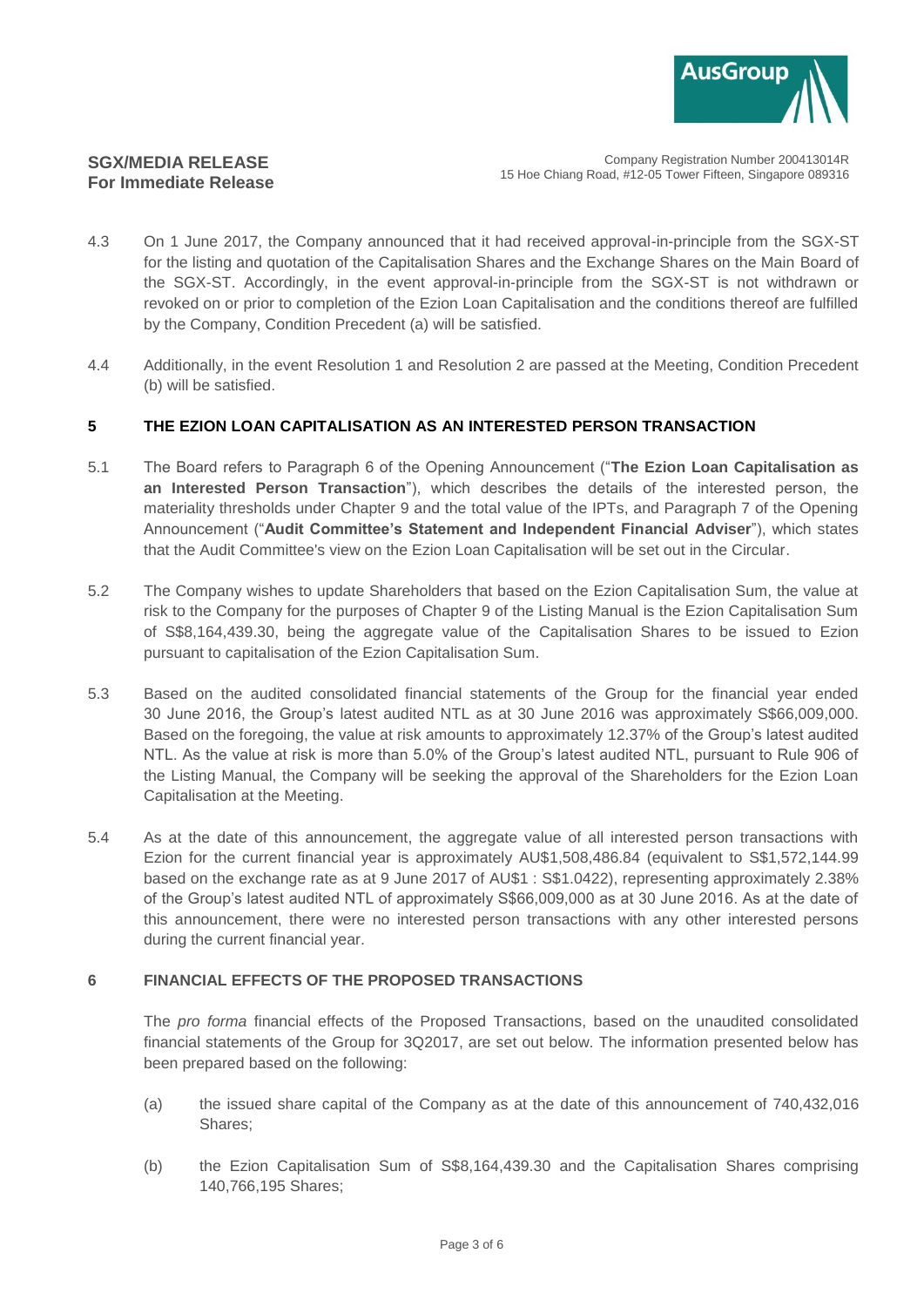

Company Registration Number 200413014R 15 Hoe Chiang Road, #12-05 Tower Fifteen, Singapore 089316

- (c) the Noteholder Exchange Sum of S\$28,005,265.20 and the Exchange Shares comprising 482,849,304 Shares; and
- (d) all expenses in connection with the Proposed Transactions have been disregarded.

The *pro forma* financial effects are only presented for illustration purposes, and are not intended to reflect the actual future financial situation of the Company or the Group after completion of the Proposed Transactions.

6.1 Share Capital

Assuming that the Proposed Transactions had been completed on 31 March 2017, the effect on the share capital of the Company as at 31 March 2017 will be as follows:

|                                               | <b>Before the Proposed</b><br><b>Transactions</b> | <b>After the Proposed</b><br><b>Transactions</b> |
|-----------------------------------------------|---------------------------------------------------|--------------------------------------------------|
| Issued and paid-up share<br>capital (S\$'000) | 153,181                                           | 189,351                                          |
| Number of Shares                              | 740,432,016                                       | 1,364,047,515                                    |

#### 6.2 NTA/NTL per Share

Assuming that the Proposed Transactions had been completed on 31 March 2017, the effect on the NTA/NTL per Share of the Company as at 31 March 2017 will be as follows:

|                                                                   | <b>Before the Proposed</b><br><b>Transactions</b> | <b>After the Proposed</b><br><b>Transactions</b> |
|-------------------------------------------------------------------|---------------------------------------------------|--------------------------------------------------|
| NTA / (NTL) attributable to<br>owners of the Company<br>(S\$'000) | (59, 222)                                         | (23,053)                                         |
| Number of Shares                                                  | 740,432,016                                       | 1,364,047,515                                    |
| NTA / (NTL) per Share<br>(cents)                                  | (8.00)                                            | (1.69)                                           |

### 6.3 Earnings/Loss per Share

Assuming that the Proposed Transactions had been completed on 1 July 2016, the effect on the Earnings/Loss per Share of the Company as at 31 March 2017 (for the nine month financial period from 1 July 2016 to 31 March 2017) will be as follows:

 $\overline{a}$ <sup>1</sup> Based on the Issue Price of S\$0.058.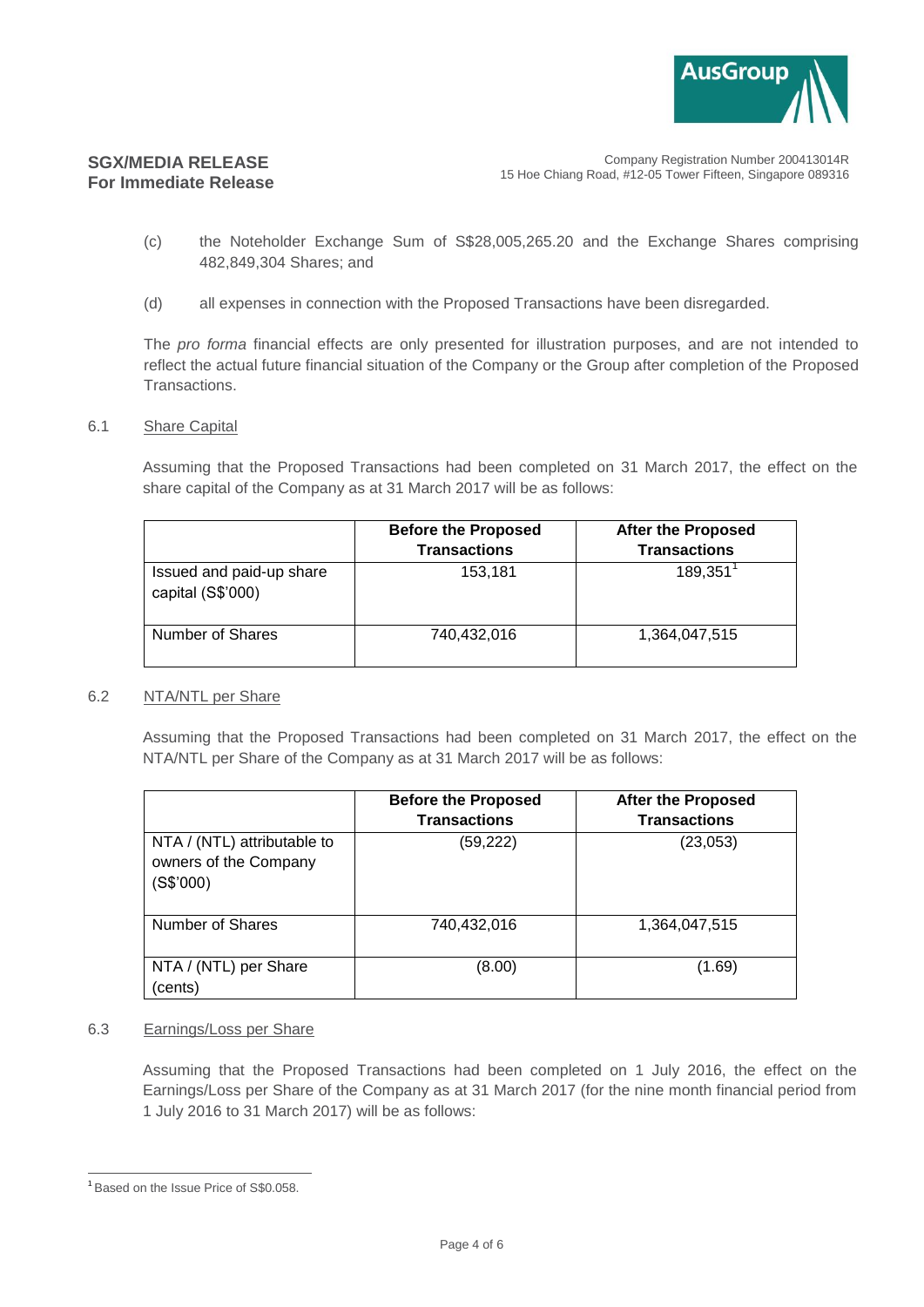

Company Registration Number 200413014R 15 Hoe Chiang Road, #12-05 Tower Fifteen, Singapore 089316

|                                                                           | <b>Before the Proposed</b><br><b>Transactions</b> | <b>After the Proposed</b><br><b>Transactions</b> |
|---------------------------------------------------------------------------|---------------------------------------------------|--------------------------------------------------|
| Net profit / (loss)<br>attributable to owners of the<br>Company (S\$'000) | 2,494                                             | 4,632                                            |
| Number of Shares                                                          | 740,432,016                                       | 1,364,047,515                                    |
| Earnings / (Loss) per Share<br>(cents)                                    | 0.336                                             | 0.339                                            |

### 6.4 Gearing

Assuming that the Proposed Transactions had been completed on 31 March 2017, the effect on the gearing of the Company as at 31 March 2017 will be as follows:

|                        | <b>Before the Proposed</b> | <b>After the Proposed</b> |
|------------------------|----------------------------|---------------------------|
|                        | <b>Transactions</b>        | <b>Transactions</b>       |
| Total debt (S\$'000)   | 181,964                    | 145.794                   |
| Total equity (S\$'000) | (7, 327)                   | 28,842                    |
| Gearing ratio          | (24.8)                     | 5.1                       |

### **7 DESPATCH OF SHAREHOLDER CIRCULAR**

The Company will in due course despatch the Circular containing information relating to the Exchange Offer and the Ezion Loan Capitalisation, in order to seek approval for the same at the Meeting to be convened.

### **8 RESPONSIBILITY STATEMENT**

The Directors collectively and individually accept full responsibility for the accuracy of the information given in this announcement and confirm after making all reasonable enquiries, that to the best of their knowledge and belief, this announcement constitutes full and true disclosure of all material facts about the Exchange Offer, the Ezion Loan Capitalisation, the Company and its subsidiaries, and the Directors are not aware of any facts the omission of which would make any statement in this announcement misleading. Where information in this announcement has been extracted from published or otherwise publicly available sources or obtained from a named source, the sole responsibility of the Directors has been to ensure that such information has been accurately and correctly extracted from those sources and/or reproduced in this announcement in its proper form and context.